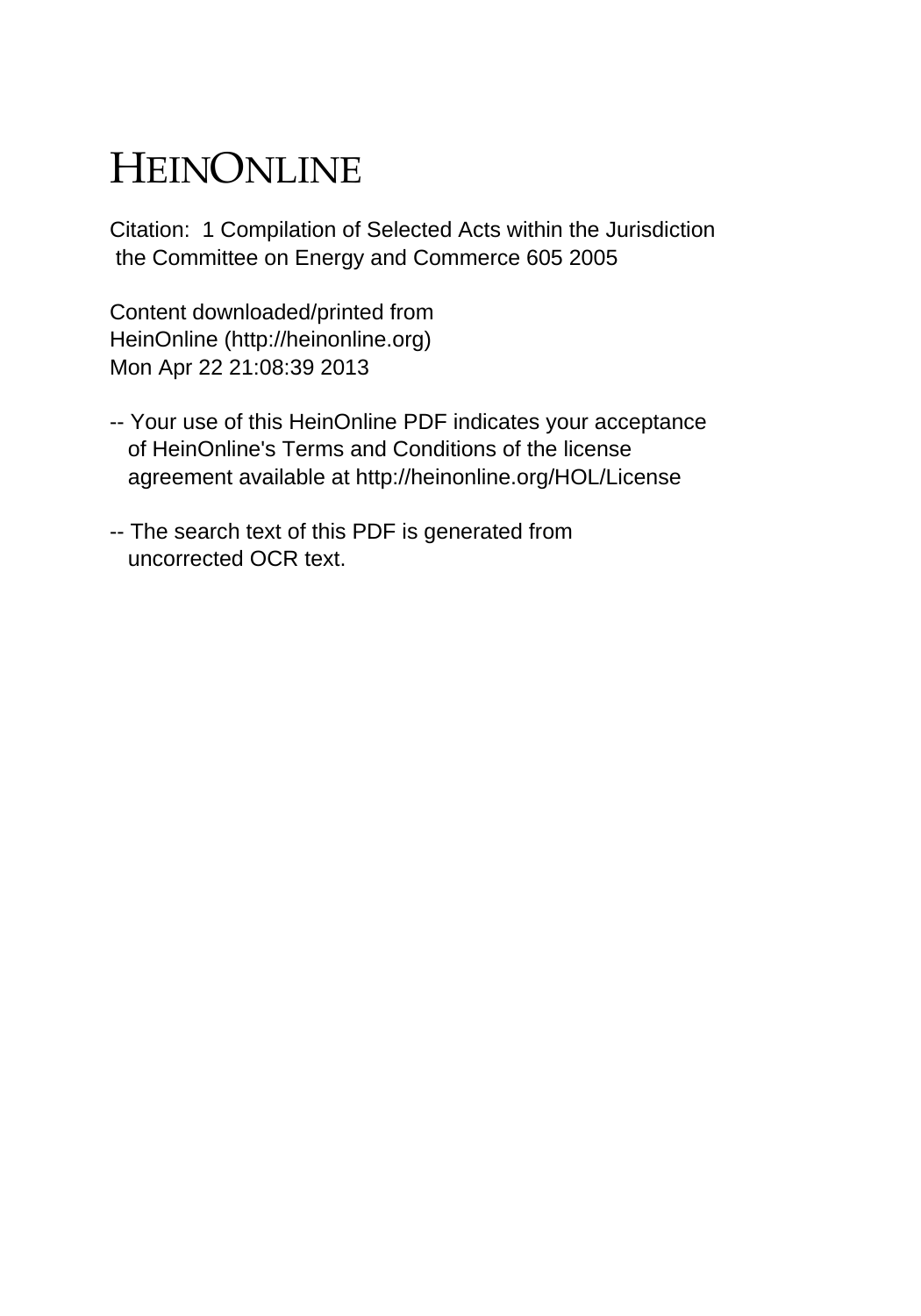## **COMMERCE, JUSTICE, AND STATE, THE JUDICIARY, AND RELATED AGENCIES APPROPRIATIONS ACT, 2001<sup>1</sup>**

**SEC. 632.** (a)(1) The Federal Communications Commission shall modify the rules authorizing the operation of low-power FM radio stations, as proposed in MM Docket No. **99-25,** to-

**(A)** prescribe minimum distance separations for third-adjacent channels (as well as for co-channels and first- and secondadjacent channels); and

(B) prohibit any applicant from obtaining a low-power FM license if the applicant has engaged in any manner in the unlicensed operation of any station in violation of section **301** of the Communications Act of 1934 (47 **U.S.C. 301).**

(2) The Federal Communications Commission may not-

**(A)** eliminate or reduce the minimum distance separations for third-adjacent channels required **by** paragraph **(1)(A);** or

(B) extend the eligibility for application for low-power FM stations beyond the organizations and entities as proposed in MM Docket No. **99-25** (47 CFR **73.853),**

except as expressly authorized **by** an Act of Congress enacted after the date of the enactment of this Act.

**(3)** Any license that was issued **by** the Commission to a lowpower FM station prior to the date on which the Commission modifies its rules as required **by** paragraph **(1)** and that does not comply with such modifications shall be invalid.

**(b)(1)** The Federal Communications Commission shall conduct an experimental program to test whether low-power FM radio stations will result in harmful interference to existing FM radio stations if such stations are not subject to the minimum distance separations for third-adjacent channels required **by** subsection (a). The Commission shall conduct such test in no more than nine FM radio markets, including urban, suburban, and rural markets, **by** waiving the minimum distance separations for third-adjacent channels for the stations that are the subject of the experimental program. At least one of the stations shall be selected for the purpose of evaluating whether minimum distance separations for third-adjacent channels are needed for FM translator stations. The Commission may, consistent with the public interest, continue after the conclusion of the experimental program to waive the minimum distance separations for third-adjacent channels for the stations that are the subject of the experimental program.

(2) The Commission shall select an independent testing entity to conduct field tests in the markets of the stations in the experi-

**IThis Act is H.R. 5548 as introduced on October 25, 2000 and enacted into law by section 1(a)(2) of Public Law 106-553 (114 Stat. 2762, 2762A-111).**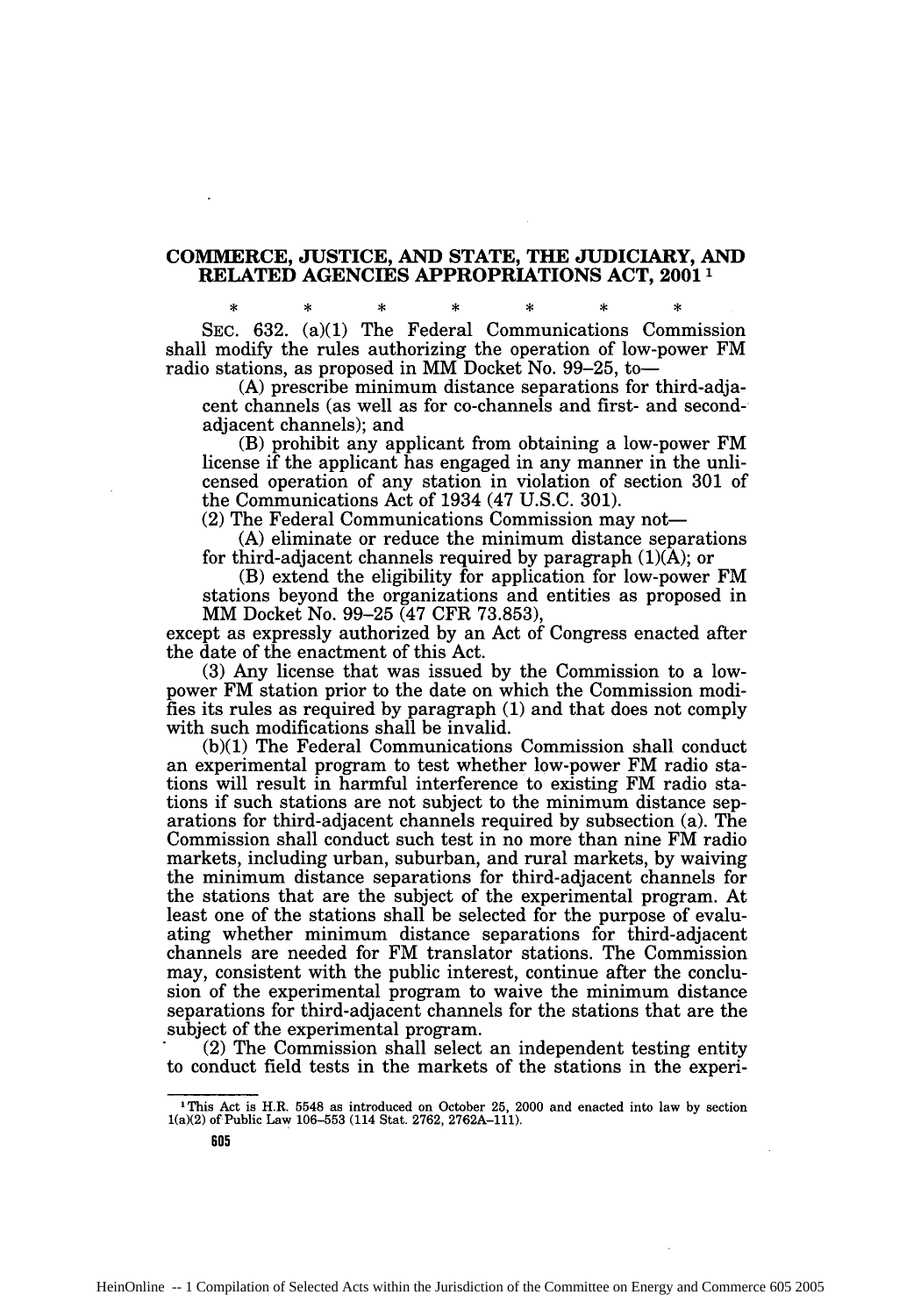mental program under paragraph (1). Such field tests shall include-

(A) an opportunity for the public to comment on interference; and

(B) independent audience listening tests to determine what is objectionable and harmful interference to the average radio listener.

(3) The Commission shall publish the results of the experimental program and field tests and afford an opportunity for the public to comment on such results. The Federal Communications Commission shall submit a report on the experimental program and field tests to the Committee on Commerce of the House of Rep- resentatives and the Committee on Commerce, Science, and Transportation of the Senate not later than February 1, 2001. Such report shall include-

(A) an analysis of the experimental program and field tests and of the public comment received by the Commission;

(B) an evaluation **of,** the impact of the modification or elimination of minimum distance separations for third-adjacent channels on-

(i) listening audiences;

(ii) incumbent FM radio broadcasters in general, and on minority and small market broadcasters in particular, including an analysis of the economic impact on such broadcasters;

(iii) the transition to digital radio for terrestrial radio broadcasters;

(iv) stations that provide a reading service for the blind to the public; and

(v) FM radio translator stations;

(C) the Commission's recommendations to the Congress to reduce or eliminate the minimum distance' separations for third-adjacent channels required by subsection (a); and

(D)', such other information and recommendations as the Commission considers appropriate.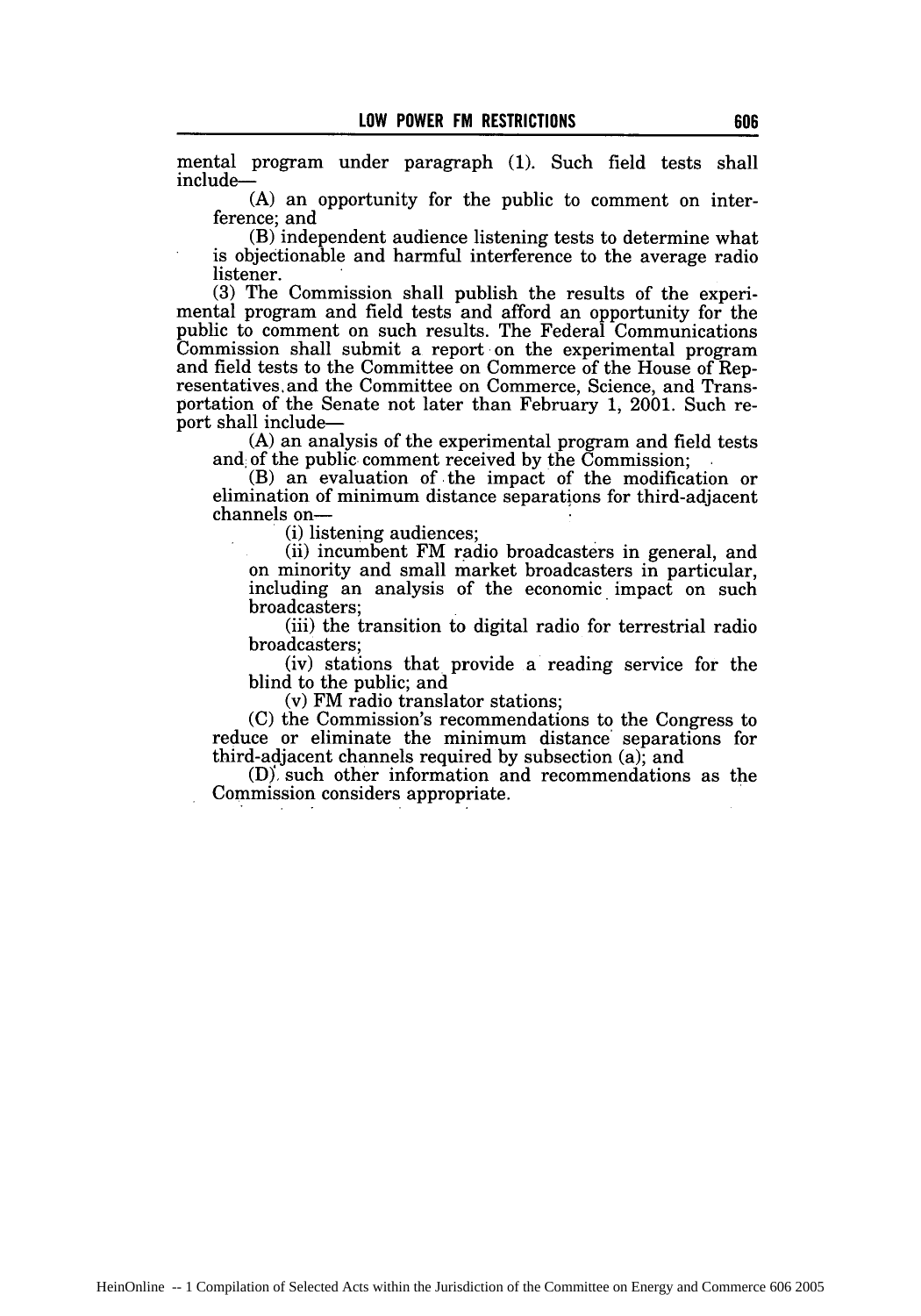## **SECTIONS** 2,4, **AND 6** OF THE WIRELESS COMMUNICATIONS **AND PUBLIC** SAFETY **ACT** OF **1999**

 $\sim 10^{-1}$ 

 $\overline{\phantom{0}}$ 

607

 $\sim$ 

 $\ddot{\phantom{a}}$